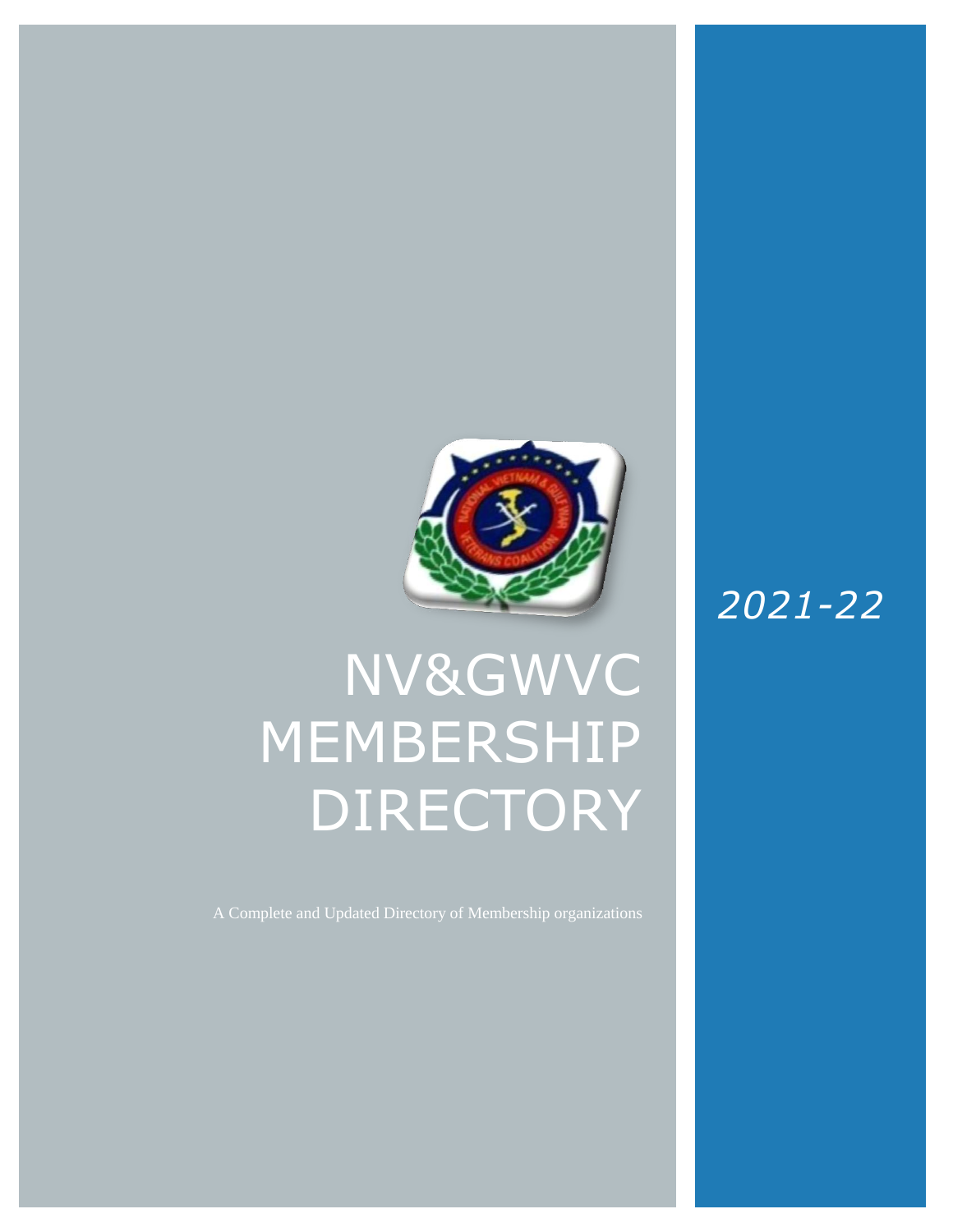#### **1st Squadron, 1st Cavalry Association**

**Attn: CAPT Eugene "Red" McDaniel** 

**American Defense Foundation**

## **Attn: John Murphy**

President 9 Monterey Place Yonkers, NY 10710 Phone: n/p

> 1055 North Fairfax Street, Ste 200 Alexandria, VA 22314 Phone: (703) 519-7000 Fax: (703) 519- 8627 (F)

> > em ail addre ss



**USN(ret)**

email:

#### **Agent Orange Awareness**

**Attn: John R. Bachor, Founder Joyce Rommel, Sec.**

> 1573 E. Cienega Dr. Williams, AZ 86046 Phone: (516)546- 3641 (H- Joyce) (570)-394-1567 (C- Joyce) email: [generalrommel@aol.com](mailto:generalrommel@aol.com) (Joyce)



email: [rohcab@azwildblue.com](mailto:rohcab@azwildblue.com) website: agentorangeawareness.org



#### **Jo Ann Maitland**

National President 2128 LeRoy Place, N.W. Washington, DC 20008 Phone: (**202)-265-0991**



Email: President@goldstarmoms.com



## **Beaufort Support Group**

**Attn: Theresa Ann B. White** President



**Bluegrass Gulf Veterans of Central Kentucky**

#### **Attn: Carol Stutts**



Drive Berea, KY 40403 Phone: (606) 986-3267 (O) Fax: em ail addre ss

108 Whispering Hill

306 Bell Creek Drive Beaufort, NC 28516 Phone: (252) 728-5460  $(H/F)$ Office: (919) 527-0483 (O)

## **Brothers of Vietnam**

**Attn: Stan Delmore,** Commander

29233 Desert Hills Road Sun City, CA 92586 Phone: (714) 729-3708 (H)

em ail addre ss



## **TBA Combat Veterans of Texas**

#### **Attn: Carl McClung**

340 San Saba Street Bullard, TX 75757 Phone: (903) 825-1171 (H) (903) 539-7624 (C)





em ail :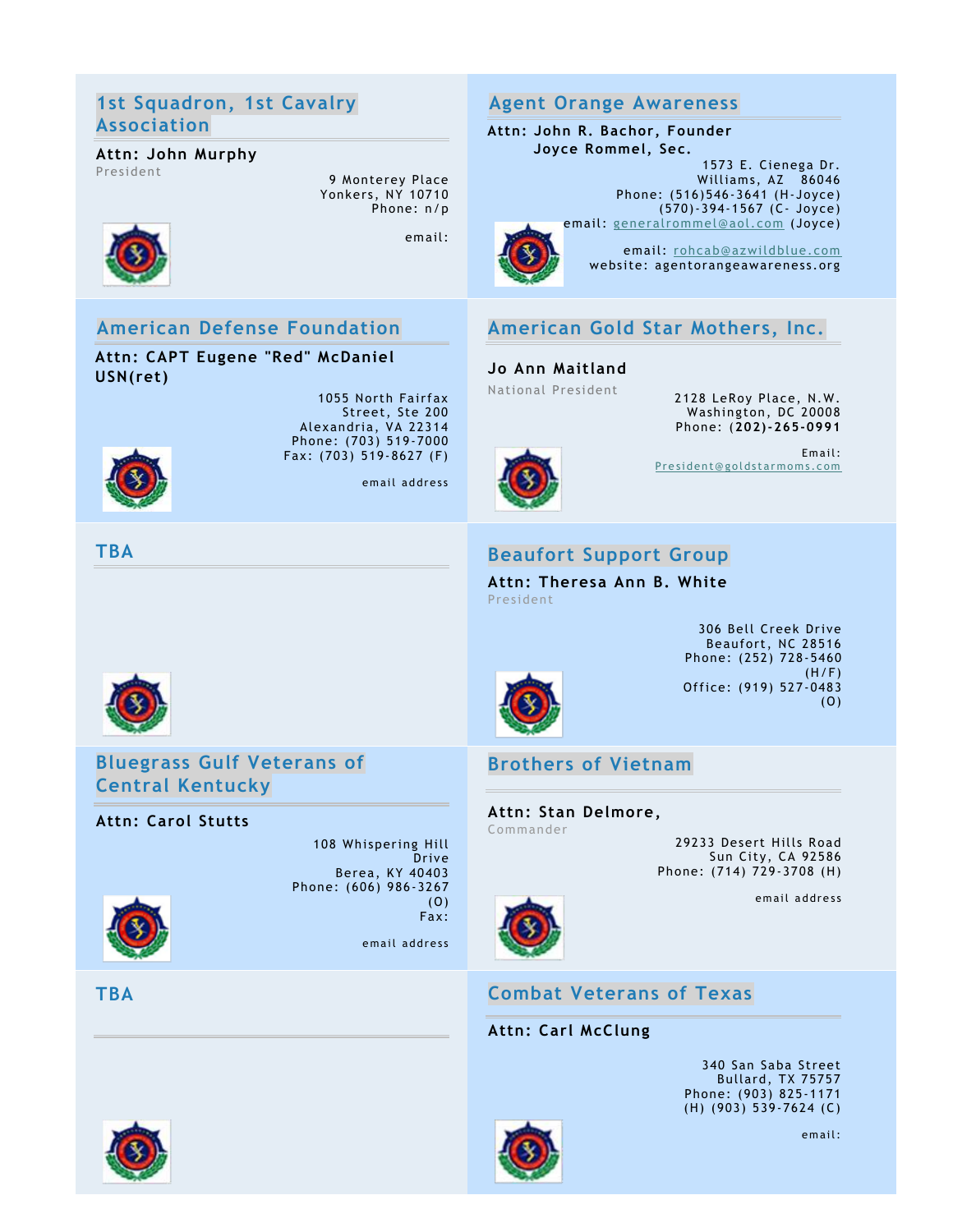#### **Community For Members of POW/ MIA Of Kentucky**

#### **Attn: Thach T. Diep** President

d/b/a 269 Chelmsford St. Lowell, MA 01851



## **Counterparts (C/THDNA)**

**Attn: Grant McClure Commander**

> 1009 Norfolk Drive La Plata, MD 20646 Phone: n/p



website: [http://www.counterparts.net](http://www.counterparts.net/)

**Desert Storm Justice Foundation (Idaho Chapter)**

**Attn: Deborah Smith** 



Lewiston, ID 83501 -0168 Phone: (208) 798-0348 (O); (208) 798-0168 (F)

3431 4th Street, D

**DuPage County Vietnam Veterans Assoc**

**Attn: John Augustynowicz President**

> 29 W. 290 Emerald Green Dr. Warrenville, IL 60555 Phone:



email: [augie\\_vq1@hotmail.com](mailto:augie_vq1@hotmail.com)

#### **Gulf Veterans Association**

**Attn: Larry Cammock** Chairman

9 Dulverton Avenue, South Shields Tyne & Wear, England NE334BW Phone: (0191) 4275784 (H)

email:

[Larry@gva-newcastle.freeserve.co.uk](mailto:Larry@gva-newcastle.freeserve.co.uk) website: [www.gulfveteransassociation.co.uk](http://www.gulfveteransassociation.co.uk/)

## **Council of Vietnamese-American Organizations**

**Attn: Nam Nhat Nguyen** President



8116 Martha Street Alexandria, VA 22309 -3720 Phone: (571) 276 -9360 ©

Email: namnguyenpaul@yahoo.com

## **Cuban American Veterans**

**Foundation Attn: Joseph J. Martory** Co-Founder/Chairman

3521 S.W. 88th Court Miami, FL 33165 Phone: (305) 551 -8110 (H); (305)299- 5766 (C); (305) 282-1766 (O) (best contact)



email [jmartory007@aol.com](mailto:jmartory007@aol.com)

## **Desert Storm Veterans of Rocky Mountains**

**Attn: Denise Nichols**

4050 Cody Street Wheat Ridge, CO 80033 Phone: (303) 424-6235 (H); (303) 422-2962 (F)



## **Fort Belknap Veterans Association**

**Attn: Robert K. King President**



c/o Fort Belknap Community Council R.R. 1, Box 66 Fort Belknap Agency, MT 59526 Phone: (406) 353-2703 (H); (406) 353-2901 (O)

## **Gulf War Veterans of Arkansas**

#### **Attn: Lydia Pace**

11127 Gila Valley Drive Little Rock, AR 72212 Phone: (501) 225-9437

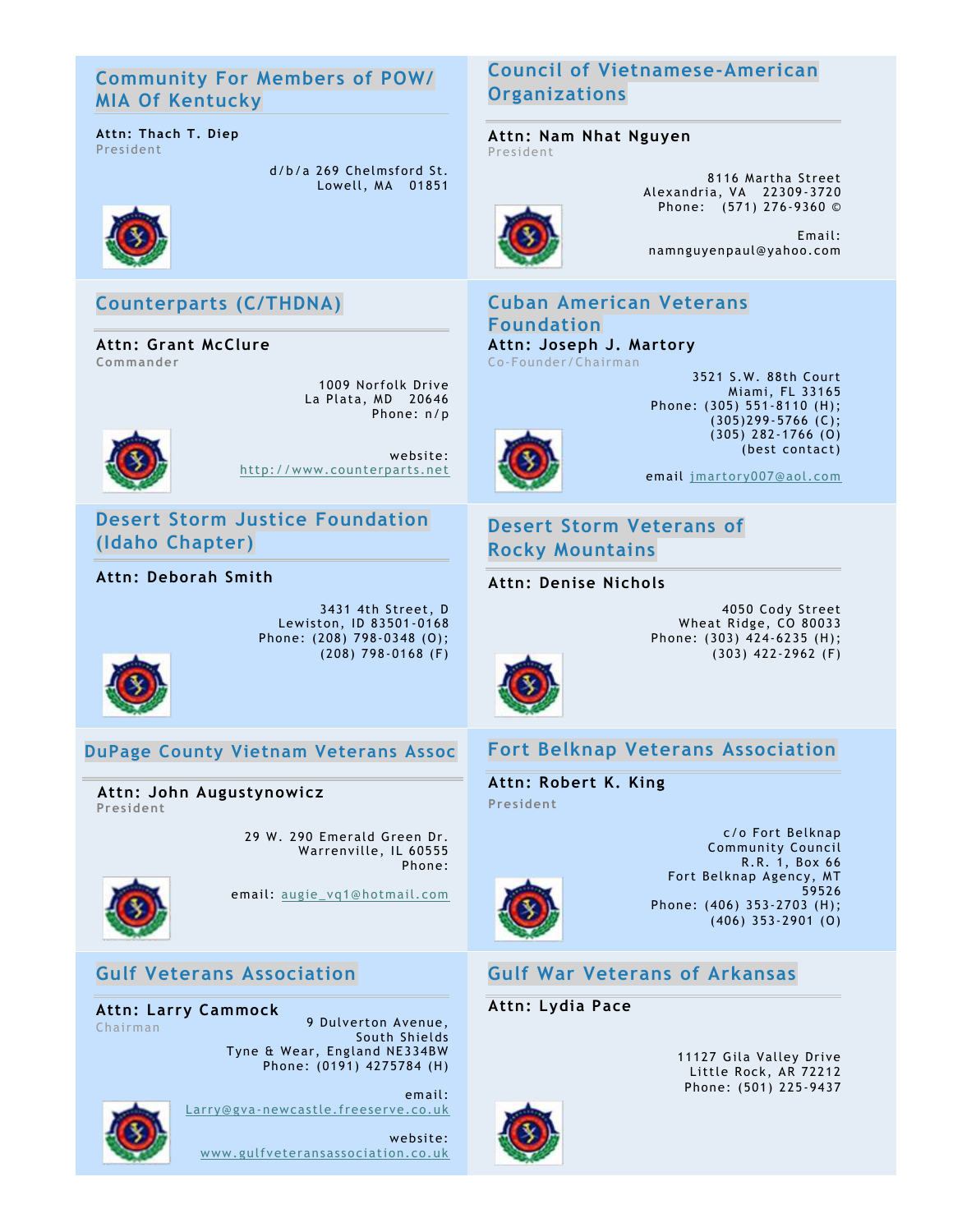## **Howard County Vietnam Veterans Organization, Inc.**

## **Attn: Doug Kilgore**

**Pres ident** 8313 E 400 Street Greentown, IN 46936 Phone: (O) (765) 628-0297 (F); (765) 628-3068;



email: [vveterans@aol.com](mailto:vveterans@aol.com) website: [http://www.hcvvo.org](http://www.hcvvo.org/)

## **Iraq Veterans Association**

**Attn: Tommy Belcher National Adjudant General**

> P.O. Box 44 Cottontown, TN 37048 Phone: email:



**Living Word Christian Ministries, Inc.**

**Attn: Rev. John L. Steer Executive Director**

117 W. Highway 89 Cabot, AR 72023 Phone: (870) 656 -3793



email: [donnasteer65@yahoo.com](mailto:donnasteer65@yahoo.com)

**Mercer County Vietnam Era Veterans Assoc. (PA)**

**Attn: Wayne Stratos Chairman** P.O. Box 381

Sharon, PA 16146 Phone: (724 )981-7509



email: [fsb\\_alpha@yahoo.com](mailto:fsb_alpha@yahoo.com)

website:

#### **Minnesota Won't Forget POW/MIA**

**Attn: Rich Daly Executive Director** 3860 Effress Road

White Bear Lake, MN 55110



website:

#### **International Advocacy for the Gulf War Syndrome**

#### **Attn: Brian Martin**

Executive Director 4195 W. Chicago Road Niles, MI 49120 -8793 Phone: (616) 684 -5903; (219) 284-0120 (pager); (616) 684-7882 (F)



## **Kentucky Motorcycle Association**

#### **Attn: Jay Huber Veteran Advisor**

P.O. Box 174014 Louisville, KY 40217 Phone: (800 )68 cycle

email:

email:



website: [www.kmakba.com](http://www.kmakba.com/)

#### **Long Island POW/MIA Coalition of Vets and Concerned Citizens**

**Attn: Joyce Rommel President**

> P.O. Box 7520 Freeport, NY 11520 Phone: (516) 546-3611 (H);  $(570)394 - 1567$  (C)



email: [generalrommel@aol.com](mailto:generalrommel@aol.com)

## **Metrolina Vietnam Veterans Association**

**Attn: Marc Mullins President**

P.O. Box 30272 Charlotte, NC 28230 -0772



website: www.mvvanc.org

## **National Alliance of Families…**

**Attn: Mike Benge Contact Person**

> 2528 Poly Drive Billings, Montana



email: [bengemike@aol.com](mailto:bengemike@aol.com)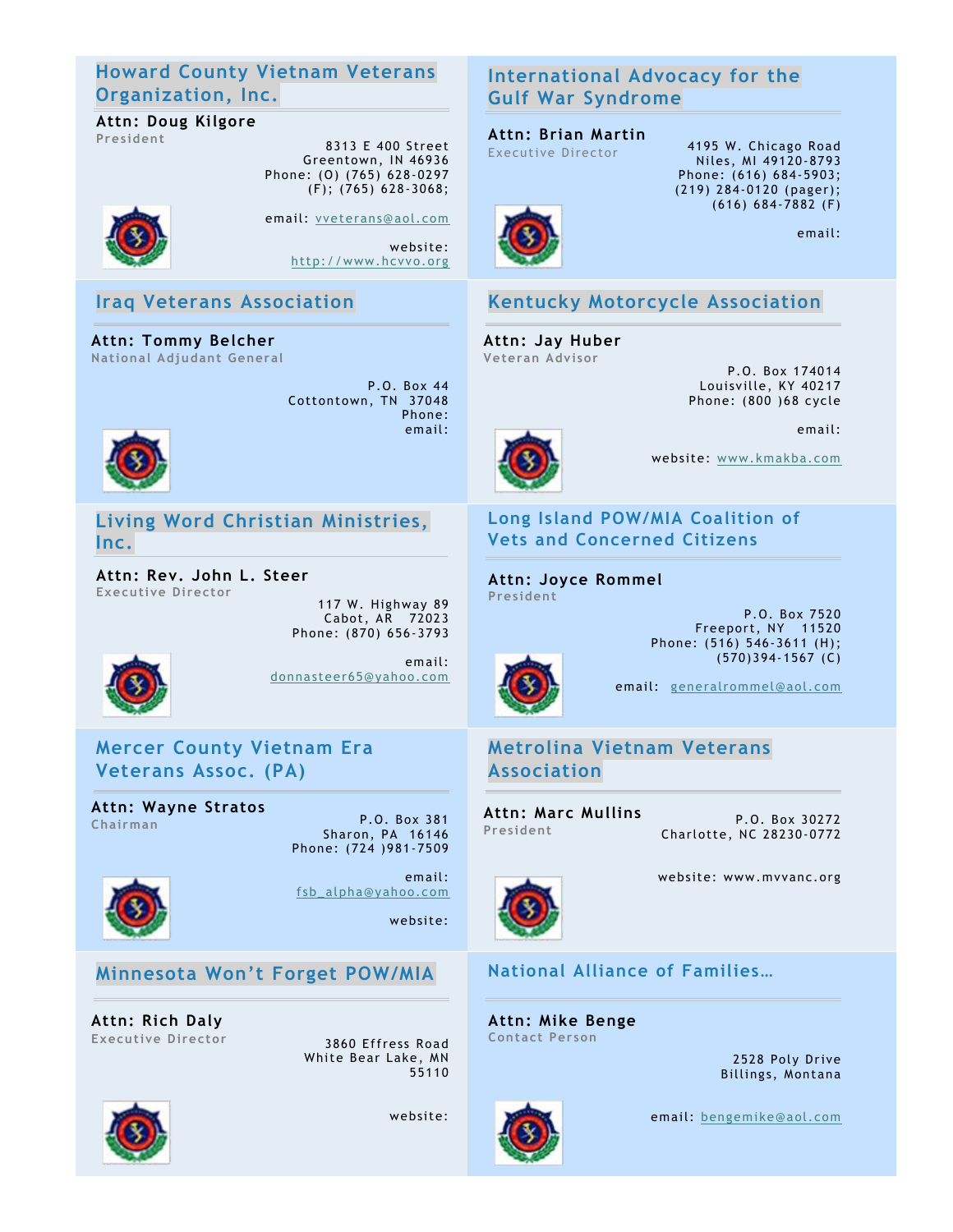

Dixon, IL 61021-0411 Phone: (815)456-2266

email:





email: [rtnjl@worldnet.att.net](mailto:rtnjl@worldnet.att.net)

Phone: (908) 369-5439 (O)

website: [http://www.rollingthunder1.com](http://www.rollingthunder1.com/)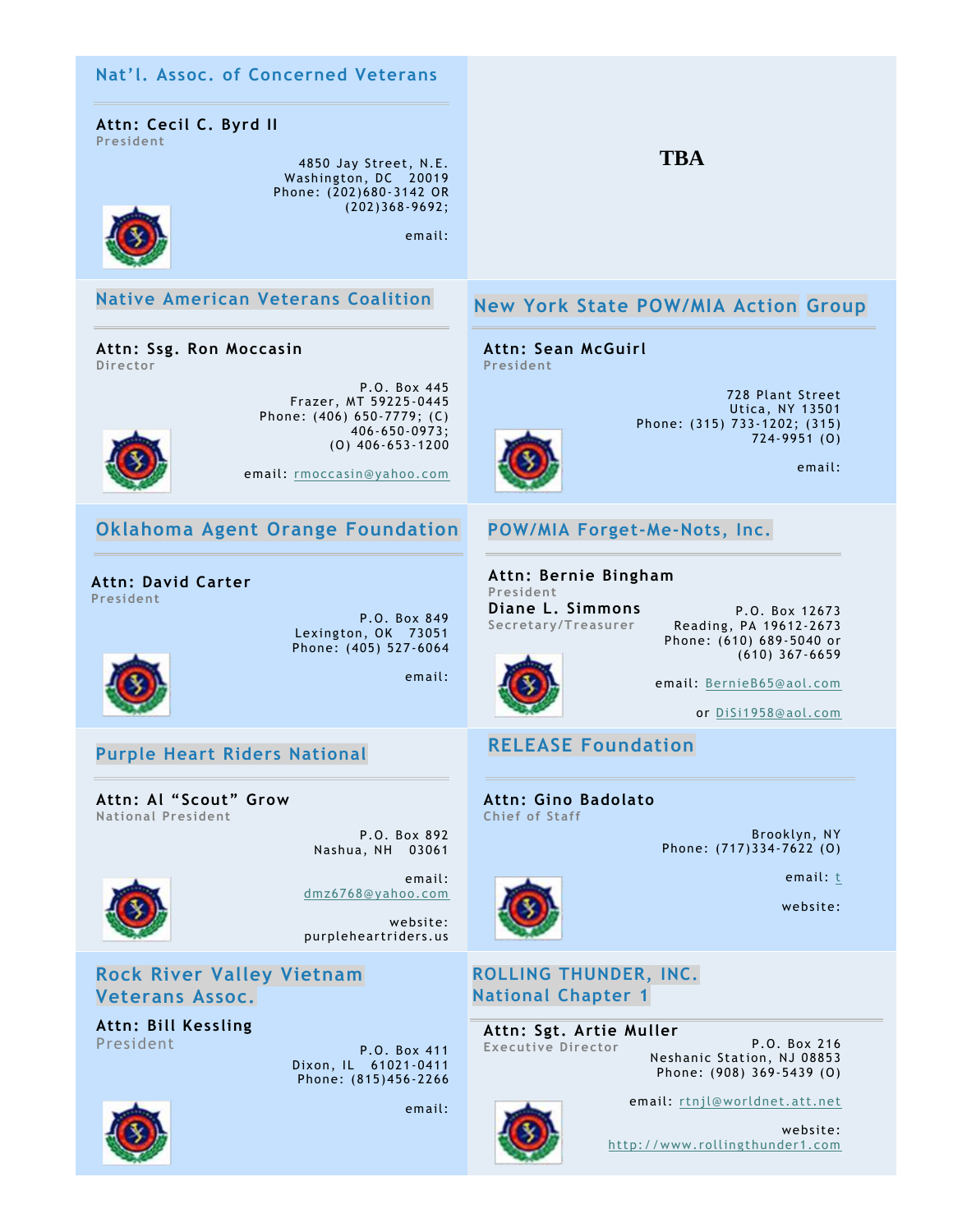#### **Royal Australian Regiment Assoc.**

#### **Attn: Moose Dunlop**

GALLIPOLI Barracks Mail Centre Enoggera, Queensland,Australia 4051 Phone: 0733325371

Building E71



email: [secretary@rarcorporation.com](mailto:secretary@rarcorporation.com) website: [www.rarcorporation.com](http://www.rarcorporation.com/) www.facebook.com/rarcorporation

**Task Force Omega of Kentucky, Inc.**

#### **Attn: Danny "Greasy" Belcher Executive Director**

P.O. Box 69 Owingsville, KY 40360 Phone: (606) 845-0435 (O); (859) 585-5188 (C)



email: [tfogreasy@windstream.net](mailto:tfogreasy@windstream.net)

Website: [http://greasyonline.com](http://greasyonline.com/)

#### **Texas Vietnam Veterans Agent Orange Committee**

#### **Attn: Charles Pace**

425 Hawthorne #6 Houston, TX 77006 Phone: (713) 524-8553 (H); (713) 882-2711 (O)



email: Website:

**United Veterans Council of San Diego** 

#### **Attn: Jack Harkin, USMC RET.**



3245 University Ave. Ste. 1-227 San Diego, CA 92104 Phone: (858) 292 -4368 (H) (619) 997-4369 (C) email: [UVCNews@gmail.com](mailto:UVCNews@gmail.com)

> website: http://www.SDUVC.org

**Vet Group, Inc.**

#### **Attn: Leonard Mueller IV President**

103 No. Main St. (Route 9) Forked River, NJ 08731 Phone: (609) 971-7613



website: www.vetwork.org

email:

#### **Spirit of America Foundation**

#### **Attn: Dale R. Hemphill President**

361 Park Avenue Mishawaka, IN 46545 Phone: (574) 340-2192 (C)



email: [dhemp31628@aol.com](mailto:dhemp31628@aol.com)

Website: [http://www.spiritofamericausa.org](http://www.spiritofamericausa.org/)

#### **Texas Veterans Land Board (f/k/a Republican Veterans of Texas)**

#### **John Berkley**

**Chairman**

1700 No. Congress Ave. Austin, TX 78701 Phone: (512) 463-5256 (H);



email: Website: www.texasveterans.com

## **United Khom Foundation Intl-USA,Inc.**

#### **Attn: Thach T. Diep**

**President**



269 Chelmsford Street Lowell, Massachusetts 01851 Phone: (401) 455-2450 (H) (978) 319-7254 (C) email: [sophal\\_hy@yahoo.com](mailto:sophal_hy@yahoo.com) Sophal Hy Executive Director

#### **United Veterans of America (world HQ)**

**Attn: Dr. Barry Allen Krupkin, SNC Ph.d, d, D, D, J.D.** 46 Veterans Lane

Freeport, FL 32439 Phone: (850) 835-2399 (H); (850) 835-2163 (O); (850) 419-7453 (C)



email: [Commander@CenturyLink.net](mailto:Commander@CenturyLink.net) website:

**Vetsville Cease Fire House** OFAMERICA.com

#### **Attn: Chris Noel President**

291 N.E.  $19<sup>th</sup>$  Avenue Boynton Beach, FL 33435 -2291 Phone: (561) 714-0025 (C)



email: [vetsville@aol.com](mailto:vetsville@aol.com)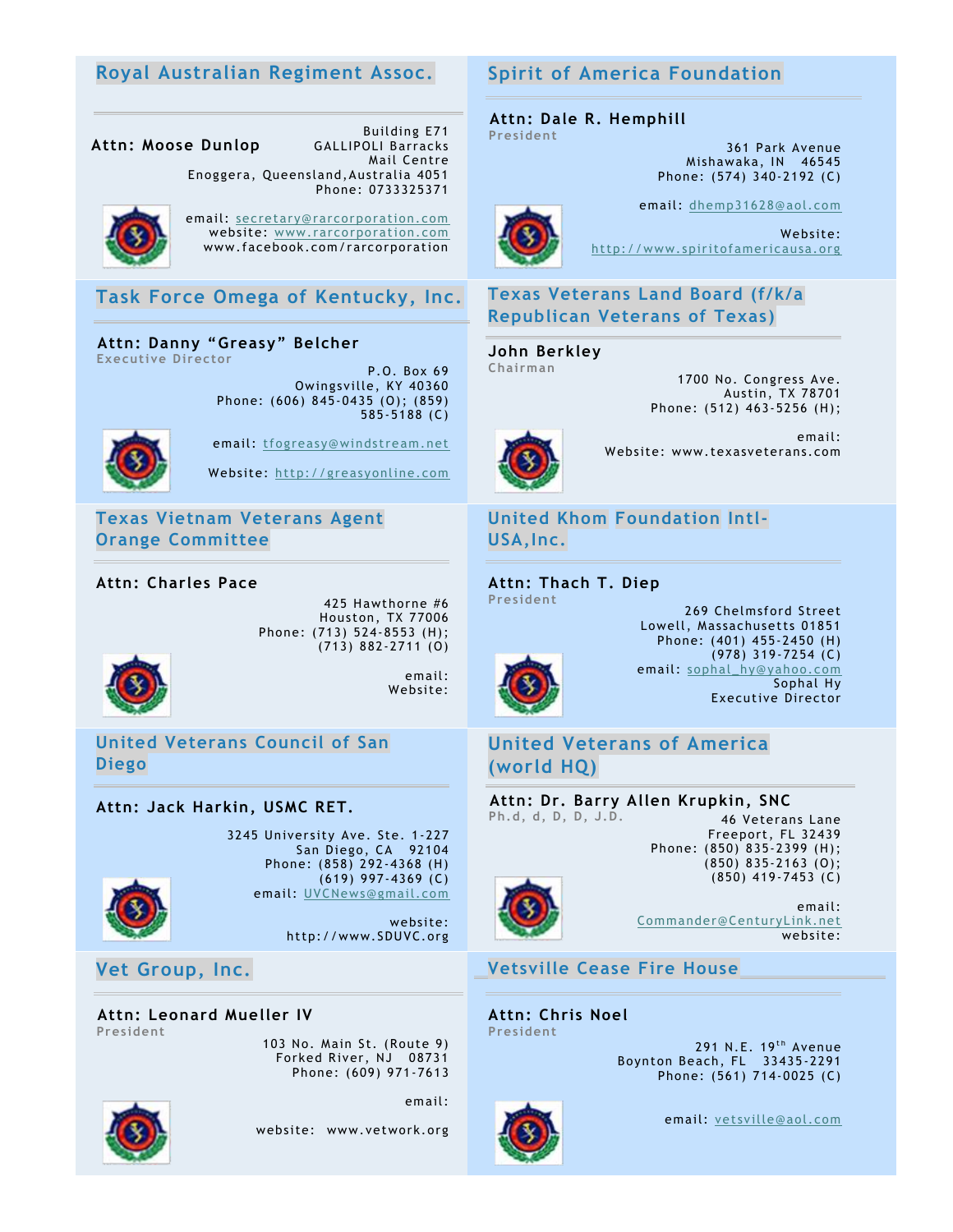#### **Vietnamese American Foundation d/b/a MIA/POW Foundation**

**Attn: Thanh Dac Nguyen Chairman**

1117 Herkimer Houston, TX 77008 Phone: (832) 725-3231 (O); (832) 725-3231 (C) Fax (713) 522-2194



email: [thanhdnguyen41@yahoo.com](mailto:thanhdnguyen41@yahoo.com) Website:www.vietnameseamerican foundation.com

#### **Vietnam Veterans Agent Orange Victims, Inc.**

#### **Attn: James Sparrow**



163 West Avenue P.O. Box 2465 Darien, CT 06820 Phone: (407) 366-8752

email:

#### **Vietnam Veterans For Life Foundation**

**Attn: Danny D. Reed**

2113 S. 4th Street Burlington, IA 52601 -6404 Phone: (319) 758-5230 (H); (319) 753-7476 (O);  $(319) - 572 - 0632$  (C)



email: [ddreed@aollc.biz](mailto:ddreed@aollc.biz) and [Thermo561@msn.com](mailto:Thermo561@msn.com)

#### **Vietnam Veterans for Veterans**

**Attn: Steve Spaulding**



1410 Dossoh Street Athens, TN 37303 Phone: (615) 744-9923 (H);  $(615)$  745-2151  $(0)$ 

email:

**Vietnam Veterans of North Carolina**

#### **Attn: Philip Phillips**

304 Woodhaven Drive Havelock, NC 28532 Phone: (252) 447-4498



email:

#### **Vietnam Combat Veterans Ltd.**

#### **Attn: John Devitt**

**Chairman**



P. O. Box 715 White Pines, MI 49971 Phone: (906) 885-5599

email: [JohnDV68@aol.com](mailto:JohnDV68@aol.com) Website: www.themovingwall.org

#### **Vietnam Veterans for Veterans (a/k/a Vets For Vets)**

**Attn: Walter Dudek President**



1530 Royer Road New Madison, OH 45346 Phone: (937)996- 6495 (H)

email: [wjdwoodboat@yahoo.com](mailto:wjdwoodboat@yahoo.com)

## **Vietnam Veterans, Inc.**

**Attn: Patrick Ferris President**

> P.O. Box 1411 Pittsburgh, PA 15230 Phone: (412) 367 -8465 OR (412) 464-9977



email: [vietnamveteransinc@gmail.com](mailto:vietnamveteransinc@gmail.com)

website: www.vvsd.net

#### **Vietnam Veterans of Fayette County**

#### **Glen Nielson,**

**President** 123 E. First Street, Grindstone, PA 15442 Phone: (724) 785-2710

> email: website:



#### **Vietnam Veterans Motorcycle Club**

**Attn: Edward "Frenchie" DeBald Vice-President**

> 3033 Highway 155 South Locust Grove, GA 30248 Phone: (404) 228-4295



email: vietnamvetsga1@att.net